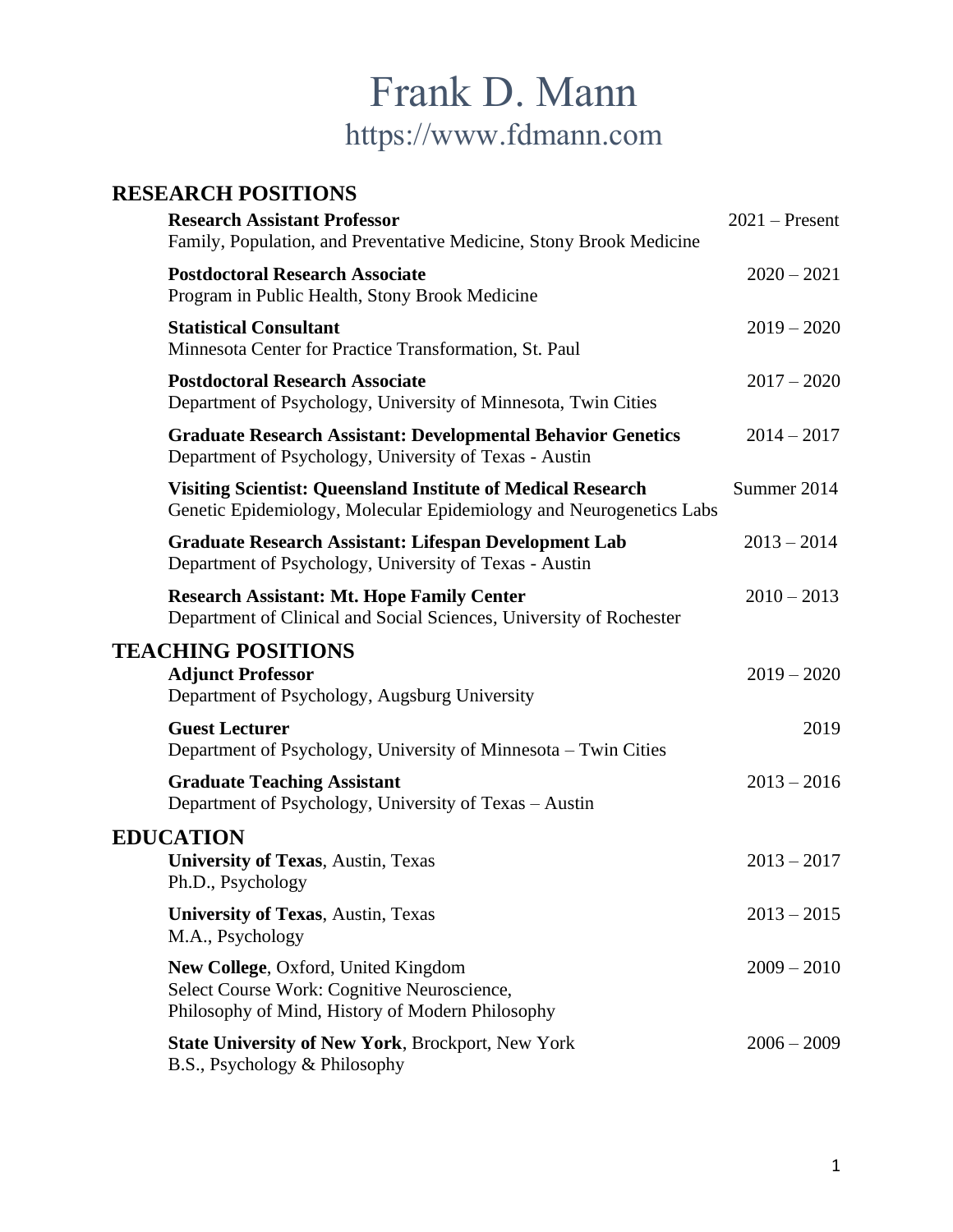# **RESEACH SUPPORT Active Research Support**

## 4. **CDC/NIOSH U01 – OH012258** 9/1/2021 – 8/30/2025 Title: *"Cognition and Neuropathology in World Trade Center-exposed FDNY, NYPD, and Construction Worker Responders."* **Role:** Co-I (MPI: Clouston & Hall)

#### 3. **NIA R21 – 1R21AG074705-01** 08/15/2021 - 7/31/2023

Title: *"Trauma Exposure and Cognitive Impairment: Understanding Polygenic Liability and the Causative and Moderating Effects of Exposure Severity, PTSD, and Psychiatric Comorbidity in WTC Responders."* **Role:** PI

- 2. **NIH LRP – 1L60AG074424-01** 8/1/2021 7/31/2023 Title: *"Cumulative Stress and Polygenic Risk for Alzheimer's Disease and Related Dementia (ADRD): Understanding Stress as a Mediator and Moderator of Genetic Liability."* **Role:** PI
- 1. **SUNY Research Center – RSG-201061.2** 10/15/2020-4/14/2022 Title: *"Using Machine Learning to develop CKD risk prediction models in patients with PTSD."* **Role:** Co-I (PI: Koraishy)

# **PUBLICATIONS & SCHOLARLY WORKS Peer-Reviewed Journal Articles**

- 38. Cuevas, A.G., **Mann, F.D.**, Krueger, R.F. (In Press) The Weight of Childhood Adversity: Evidence that Childhood Adversity Moderates the Impact of Genetic Risk on Waist Circumference in Adulthood. *International Journal of Obesity.*
- 37. **Mann, F.D.**, Cuevas, A.G., Krueger, R.F. (2021) Cumulative stress: A general "s-factor" in the structure of stress. *Social Science and Medicine.*
- 36. Koraishy, F.M., Coca, S., Cohen, E., Scherrer, J.F., **Mann, F.D.**, Luft, B., Clouston, S. (2021) Post-traumatic stress disorder (PTSD) is associated with longitudinal change in glomerular filtration rate (GFR) in World Trade Center (WTC) responders. *Psychosomatic Medicine.*
- 35. O'Keefe, P., **Mann, F.D.**, Clouston, S., Voll, S., Muniz-Terrera, G., Lewis, N., Wanström, L., Hofer, S.M., Rodgers, J.L. (2021) Getting a grip on secular changes: Ageperiod-cohort modeling of grip strength in the English Longitudinal Study of Ageing. *Journal of Gerontology: Medical Sciences.*
- 34. Chen. A.P.F, Clouston, S.A.P., Kritikos, M., Richmond, L., Meliker, J., **Mann, F.D.**, Santiago-Michels, S., Pellecchia, A.C., Carr, M.A., Kuan. P., Bromet, E.J., Luft, B.J. (2021) A deep learning approach for monitoring parietal-dominant Alzheimer's disease in World Trade Center responders at midlife. *Brain Communications.*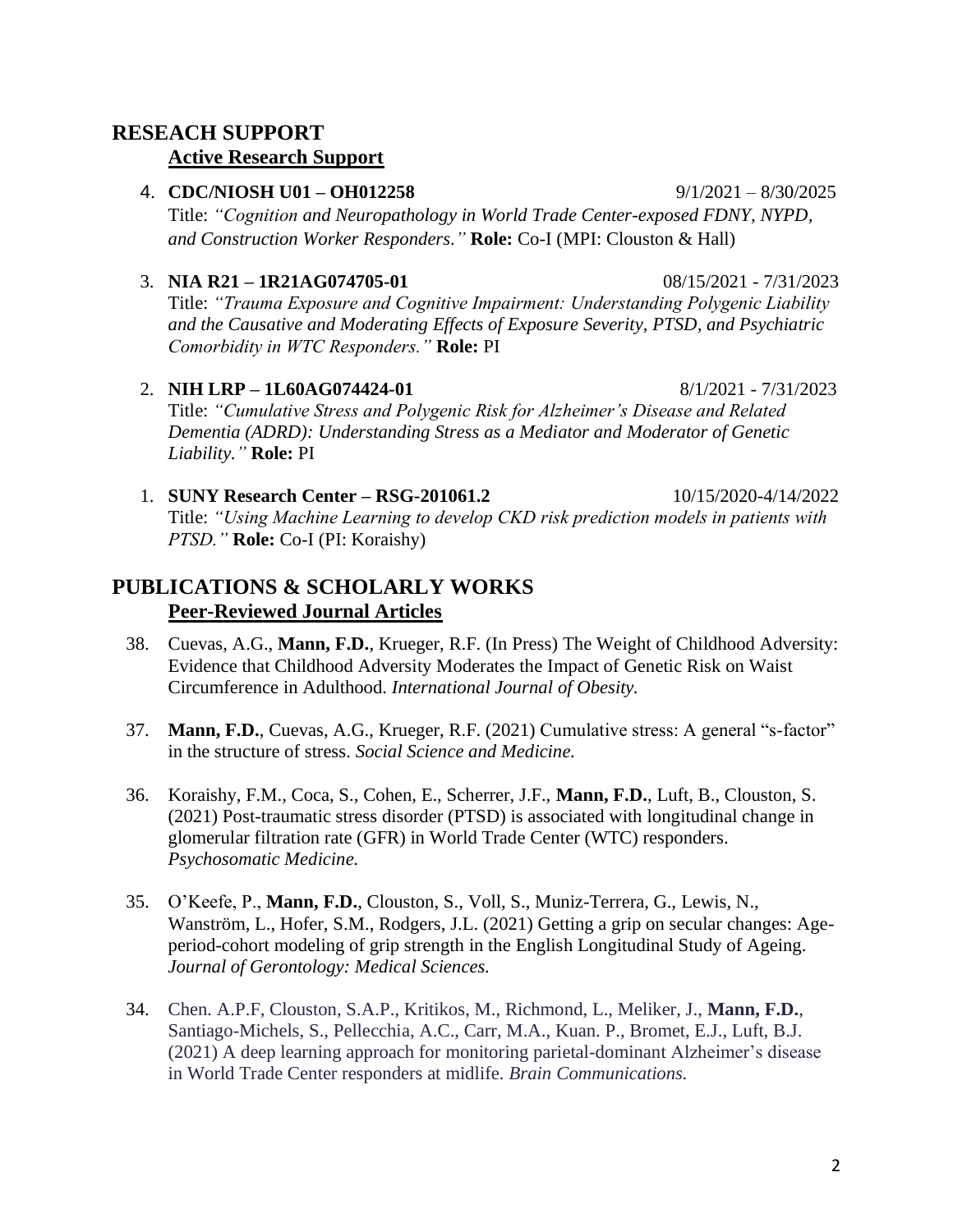- 33. Clouston, S.A., Muniz-Terrera, G, Rodgers, J., O'Keefe, P., **Mann, F.D.**, Lewis, N.A., Wänström, L., Hofer, S.M. (2021) Cohort and Period Effects as Explanations for Declining Dementia Trends and Cognitive Aging. *Population and Development Review*.
- 32. **Mann, F.D.,** DeYoung, C.G., & Krueger, R.F. (2021) Patterns of cumulative continuity and maturity in Big Five personality and well-being: Evidence from a large longitudinal sample of adults. *Personality and Individual Differences,* 109737.
- 31. **Mann, F.D.**, DeYoung, C.G., Tiberius, V., & Krueger, R.F. (2021) Stability and Well-Being: Associations among the Big Five domains, metatraits, and three kinds of wellbeing in a large sample. *Journal of Personality.*
- 30. Hobbs, K.A., **Mann. F.D.**, Cole, S.W., & Krueger, R.F. (2021) Big Five Personality and CTRA gene expression: Lack of association in a midlife sample of US adults (MIDUS-Refresher). *Personality and Individual Differences,* 109908.
- 29. Cuevas, A.G., **Mann, F.D.**, Williams, D.R., & Krueger, R.F. (2021) Discrimination and anxiety: Using multiple polygenic scores to control for genetic liability. *Proceedings of the National Academy of Sciences.*
- 28. South, S.C., **Mann, F.D.**, Krueger, R.F. (2021) Marital Satisfaction as a Moderator of Molecular Genetic Influences on Mental Health. *Clinical Psychological Science.*
- 27. **Mann, F.D.**, Krueger, R.F., Clouston, S., Cole, S. (2020) Demographic correlates of inflammatory and antiviral gene expression in the Study of Midlife in the United States (MIDUS). *Biodemography and Social Biology.*
- 26. **Mann, F.D.**, Krueger, R.F., Vohs, K.D. (2020) Personal Economic Anxiety in Response to COVID-19. *Personality and Individual Differences,* 110223.
- 25. **Mann, F.D.**, Atherton, O.E., DeYoung, C.G. DeYoung, Krueger, R.F., Robbins, R.W. (2020) Big five personality traits and common mental disorders within a hierarchical taxonomy of psychopathology: A longitudinal study of Mexican-origin youth. *Journal of Abnormal Psychology.*
- 24. Martin, J.D., **Mann F.D.**, Krueger, R.F. (2020) Low cardiac vagal control is associated with genetic liability for elevated triglycerides and risky health behaviors. *Biological Psychology,* 107892.
- 23. Docherty A.R., Shabalin A.A., Adkins D.E., **Mann F.**, Krueger R.F., Bacanu S., Campbell A., Hayward C., Porteous D., McIntosh A., Kendler K. (2020) Molecular genetic risk for psychosis is associated with psychosis risk symptoms in a populationbased UK cohort: Findings from Generation Scotland. *Schizophrenia Bulletin*.
- 22. Harden, K. P., Engelhardt, L. E., **Mann, F. D.**, Patterson, M. W., Grotzinger, A. D., Savicki, S. L., ... & Tucker-Drob, E. M. (2020) Genetic Associations Between Executive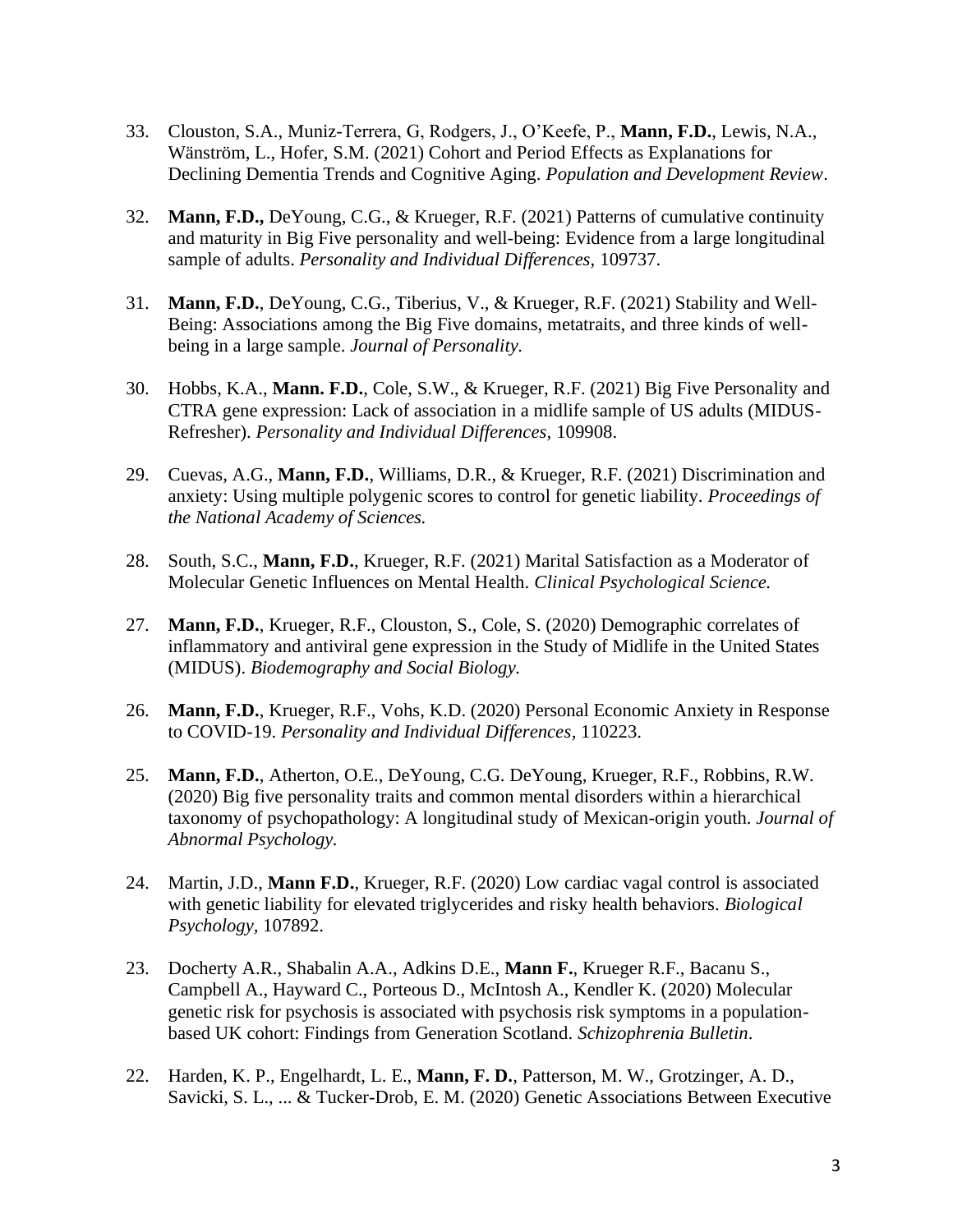Functions and a General Factor of Psychopathology. *Journal of the American Academy of Child & Adolescent Psychiatry*, *59(6),* 749-758.

- 21. **Mann, F.D.**, DeYoung, C.G., Tiberius, V., & Krueger, R.F. (2019) Social exposures and well-being: Using multivariate twin data to rule-out heritable and shared environmental variation. *Journal of Research in Personality, 83,* 103880.
- 20. **Mann, F.D.**, Tackett, J.F., Tucker-Drob, E.M., & Harden, K.P. (2018) Callousunemotional traits moderate genetic and environmental influences on rule-breaking and aggression: evidence for gene × trait interaction. *Clinical Psychological Science, 6(1),*  123-133.
- 19. Patterson, M.W., **Mann, F.D.**, Grotzinger, A.D., Tackett, J.L., Tucker-Drob, E.M., & Harden, K.P. (2018) Genetic and Environmental Influences on Internalizing Psychopathology Across Age and Pubertal Development. *Developmental Psychology, 54(10),* 1928-1939.
- 18. **Mann, F.D.**, Paul, S., Tackett, J.L., Tucker-Drob, E.M., & Harden, K.P. (2018) Personality risk for antisocial behavior: Testing the intersections between callousunemotional traits, sensation seeking and impulse control. *Development and Psychopathology*, *30(1)*, 267-282.
- 17. Mõttus, R., Briley, D.A., Zheng, A., **Mann, F.D.**, Engelhardt, L.E., Tackett, J.L., Harden, K.P., & Tucker-Drob, E.M. (2019) Kids becoming less alike: A Behavioral Genetic Analysis of Developmental Increases in Personality Variance from Childhood to Adolescence. *Journal of Personality and Social Psychology: Personality Processes and Individual Differences, 117(3)*, 635-658.
- 16. Grotzinger, A.D., Briley, D.A., Engelhardt, L.E., **Mann, F.D.**, Patterson, M.W., Tackett, J.L., Tucker-Drob, E.M., & Harden, K.P. (2018) Genetic and Environmental Influences on Pubertal Hormones in Human Hair across Development. *Psychoneuroendocrinology, 90*, 76-84.
- 15. Grotzinger, A., **Mann, F.D.**, Patterson, M.W., Tackett J.L., Tucker-Drob, E.M., & Harden, P. (2018) Hair and salivary testosterone, hair cortisol and externalizing behavior in adolescents. *Psychological Science, 29(5)*, 688-699.
- 14. Grotzinger, A.*,* **Mann, F.D.**, Patterson, M.W., Herzhoff, K., Tackett, J.L., Tucker-Drob, E.M. & Harden, K.P. (2018) Twin models of environmental and genetic influences on pubertal development, salivary testosterone, and estradiol in adolescence. *Clinical Endocrinology, 88(2)*, 243-250.
- 13. Harden, K.P., **Mann, F.D.**, Grotzinger, A., Patterson, M.W., Steinberg, L., Tackett, J.L., & Tucker-Drob, E.M. (2018) Developmental Differences in Reward Sensitivity and Sensation Seeking in Adolescence: Testing Sex-Specific Associations with Gonadal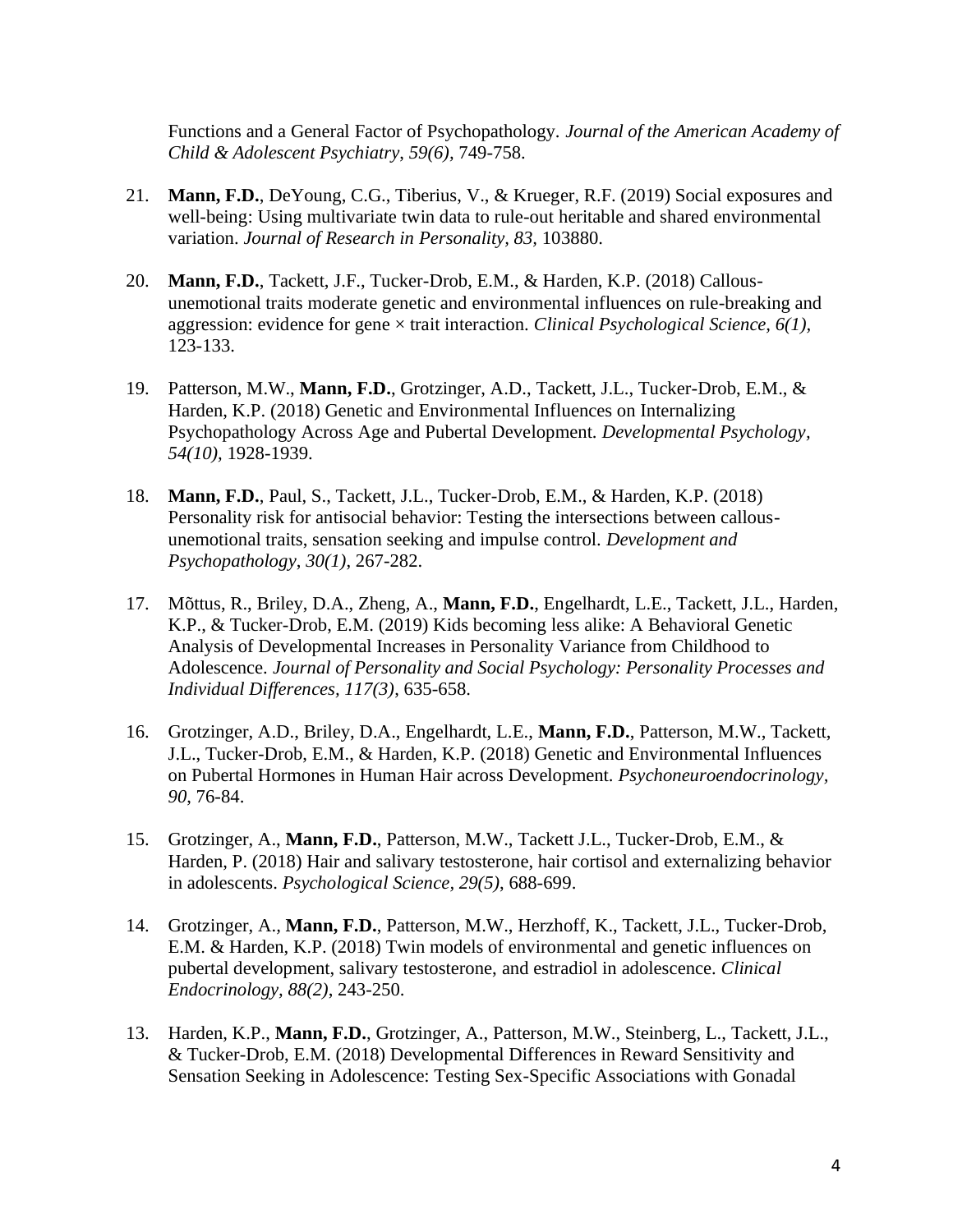Hormones and Pubertal Development. *Journal of Personality and Social Psychology: Personality Processes and Individual Differences, 115(1)*, 161-178*.*

- 12. **Mann, F. D.**, Engelhardt, L., Briley, D. A., Grotzinger, A. D., Patterson, M. W., Tackett, J. L., ... & Harden, K.P. (2017) Sensation seeking and impulsive traits as personality endophenotypes for antisocial behavior: Evidence from two independent samples. *Personality and Individual Differences*, *105*, 30-39.
- 11. Harden, K.P., Kretsch, N., **Mann, F.D.**, Herzhoff, K., Tackett, J.L., Steinberg, L., & Tucker-Drob, E.M. (2017) Beyond dual systems: A genetically-informed, latent factor model of behavioral and self-report measures related to adolescent risk-taking. *Developmental Cognitive Neuroscience, 25,* 221-234.
- 10. Patterson, M.W., Cheung, A., **Mann, F.D.**, Tucker-Drob, E.M., & Harden, K.P. (2017) Multivariate analysis of genetic and environmental influences on parenting in adolescence. *Journal of Family Psychology, 31(5),* 532-541.
- 9. Tucker-Drob, E.M., Grotzinger, A., Briley, D.A., Engelhardt, L.E., **Mann, F.D.**, Patterson, M.W., Kirschbaum, C., Adam, E.A., Church-Lang, J.A., Tackett, J.L. & Harden, K.P. (2017) Genetic influences on hormonal markers of chronic HPA function in human hair. *Psychological Medicine. 47(15),* 2738-2741.
- 8. **Mann, F.D.**, Patterson, M.W, Grotzinger, A.D., Kretsch, N. Tackett, J.L., Tucker-Drob, E.M., & Harden, K.P. (2016) Sensation seeking, peer deviance and genetic influences on adolescent delinquency: Evidence for person-environment correlation and interaction. *Journal of Abnormal Psychology, 125,* 679-691.
- 7. Engelhardt, L., **Mann F.D.**, Briley, D.A., Church-Lang, J., Harden, K.P. & Tucker-Drob, E.M. (2016) Strong genetic overlap between executive functions and intelligence. *Journal of Experimental Psychology: General, 145,* 1141-1159.
- 6. Tucker-Drob, E.M., Briley, D.A., Engelhardt, L.E., **Mann, F.D.**, & Harden, K.P. (2016) Genetically-mediated associations between measures of childhood character and academic achievement. *Journal of Personality and Social Psychology, 111,* 790-815.
- 5. **Mann, F.D.**, Briley, D.A., Tucker-Drob, E.M., & Harden, K.P. (2015) A behavioral genetic analysis of callous-unemotional traits and big five personality in adolescence. *Journal of Abnormal Psychology, 124*, 982-993.
- 4. Harden, K.P, & **Mann, F.D**. (2015) Biological risk for adolescent externalizing: Integrating insights from behavioral genetics and developmental neuroscience. *Child Development Perspectives, 9,* 211-216.
- 3. **Mann, F.D.**, Kretsch, N., Tackett, J.L., Harden, K.P., & Tucker-Drob, E.M. (2015) Person-environment interactions predict adolescent delinquency: Sensation seeking, peer deviance and parental monitoring. *Personality and Individual Differences*, *76*, 129-135.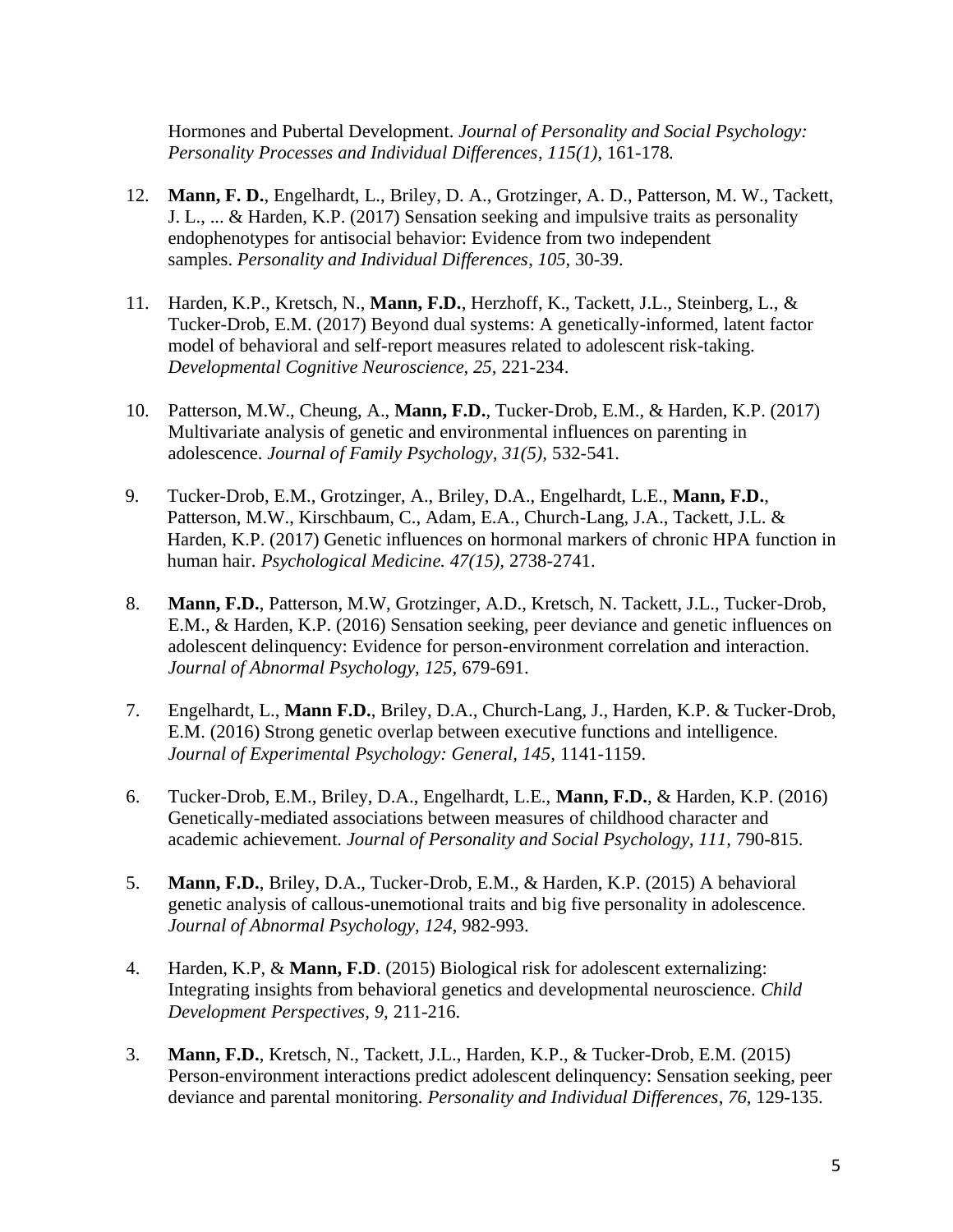- 2. Harden, K., Patterson, M., Briley, D., Engelhardt, L., Kretsch, N., **Mann, F.D.**, Tackett, J., & Tucker-Drob, E.M. (2015) Developmental changes in genetic and environmental influences on rule-breaking and aggression: Age and pubertal development. *Journal of Child Psychology and Psychiatry, 56,* 1370-1379.
- 1. Engelhardt. L., Briley, D., **Mann, F.**, Harden, K., & Tucker-Drob, E.M. (2015) Genes unite executive functions in childhood. *Psychological Science, 26,* 1151-1163.

#### **R-Packages**

1. **Mann, F.D.** (2018) SBSDiff: Satorra-Bentler Scaled Chi-Squared Difference Test. Rpackage version 1.0. Available on *CRAN*. <https://cran.r-project.org/>

### **Manuscripts Currently Under Peer-Review**

- 11. **Mann, F.D.**, Docherty, A.R., Shabalin, A., Krueger, R.F. (Submitted) Molecular Genetic Liability in the Study of Midlife in the United States (MIDUS): Predictive Validity of Polygenic Scores.
- 10. **Mann, F.D.**, Clouston, S.A.P., Cuevas, A., Waszczuk, M.A., Kuan, P.F., Carr, M.A., Docherty, A.R., Shabalin, A.A., Gandy, S.E., Luft, B.J. (Submitted) Genetic Liability and Cognitive Impairment in World Trade Center Responders.
- 9. Freilich, C.D., **Mann, F.D.**, South, S.C., Kruger, R.F. (Submitted) Comparing Phenotypic, Genetic, and Environmental Associations Between Personality and Loneliness.
- 8. Koraishy, F.M., **Mann, F.D.**, Waszczuk, M.A., Kuan, P., Jonas, K. Yang, X., Docherty, A., Shabalin, A., Clouston, S.A.P., Kotov, R., Luft, B. (Submitted) Polygenic Association of Glomerular Filtration Rate Decline among World Trade Center Responders.
- 7. Cuevas, A.G., Freilich, C., **Mann, F.D.**, Cole, S.W., Krueger, R.F. (Submitted) Intersectional Vulnerability in the Relation Between Discrimination and Anti-Inflammatory Gene Expression.
- 6. O'Keefe, P., Muniz-Terrera, G., Voll, S., **Mann, F.D.**, Clouston, S.A.P., Wanström, L., Yun, Z., Rodgers, J.L., Hofer, S. (Submitted) Generational Shifts in Chronic Disease, Dementia, and Mortality: The English Longitudinal Study of Ageing.
- 5. Chen, A.P., Zahinoor, I., **Mann, F.D.**, Bromet, E.J., Clouston, S.A.P., Luft, B.J. (Submitted) Behavioral Impairment and Increased Risk of Parietal-Dominant Alzheimer's Disease among World Trade Center Responders.
- 4. Cuevas. A.G., **Mann, F.D.**, Krueger, R.F. (Submitted) Discrimination Exposure and Polygenic Risk for Obesity in Adulthood: Testing Gene-Environment Correlations and Interactions.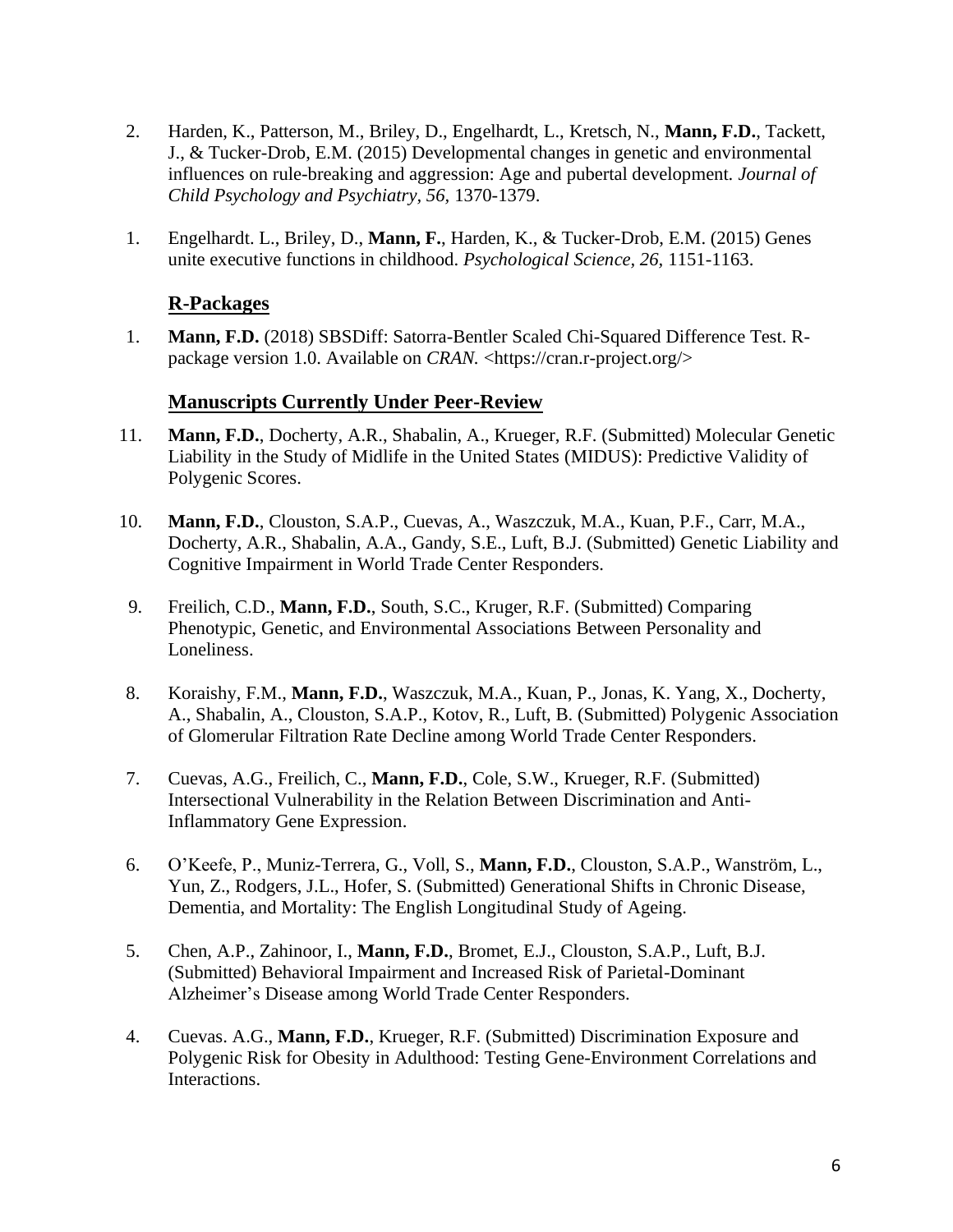- 3. Freilich, C.D., **Mann, F.D.**, Krueger, R.F. (Submitted) Comparing associations between personality and loneliness at midlife across three cultures.
- 2. Patterson, M.W., Pivnick, L., **Mann, F.D.**, Grotzinger, A.D., Monahan, K.C., Laurence, S.D., Oosterhoff, B., Tackett, J.L., Tucker-Drob, E.M., Harden, K.P. (Submitted) A mixed-methods approach to refining and measuring the construct of positive risk-taking in adolescence.
- 1. Hobbs, K.A., **Mann, F.D.**, Latzman, R., Zimmermann, J., Krueger, R.F. (Submitted) Normal and abnormal personality in relation to multiple domains of quality of life: Too much of a good thing.

#### **Papers Presented at Academic Conferences**

- 27. Zhang, Y., Rodgers, J.L., O'Keefe, P., Terrera, G.M., Voll, S., **Mann, F.D.**, Hofer, S.M., Clouston, S. (Submitted). The Flynn Effect in Short-Term Cognitive Declines of Americans Aged 65 Years and Older: Smarter and Maybe Slower. GSA Annual Scientific Meeting.
- 26. **Mann, F.D.** & Krueger, R.F. (May 2019) Genetic Liability in the Study of Midlife Development in the U.S. MIDUS Annual Meeting. Madison, WI.
- 25**. Mann, F.D.**, DeYoung, C.G., Tiberius, V., & Krueger, R.F. (May 2019) Stability and well-being: Associations between the metatraits of the Big Five and well-being. Genetic and Human Agency Meeting. Charlottesville, VA.
- 24. **Mann, F.D.**, DeYoung, C.G., Tiberius, V., & Krueger, R.F. (July 2018) Stability, Change, and Covariation of Big Five Personality and Psychological Well-Being Across Adulthood: A Longitudinal Behavior Genetic Analysis. 19th European Conference on Personality. Zadar, Croatia
- 23. **Mann, F.D.**, DeYoung, C.G., & Krueger, R.F. (June 2018) Psychosocial Exposures and Well-Being: Concurrent and Longitudinal Overlap Before and After Accounting for Gene-Environment Correlation. 48<sup>th</sup> Annual Meeting of the Behavioral Genetics Association. Boston, MA.
- 22. **Mann, F.D.**, DeYoung, C.G., Tiberius, V., & Krueger, R.F. (May 2018) Are links between personality and well-being just in our genes? MIDUS Annual Meeting. Madison, WI.
- 21. **Mann, F.D.**, DeYoung, C.G., Tiberius, V., & Krueger, R.F. (May 2018) Stability, Change and Covariation of Big Five Personality and Psychological Well-Being Across Adulthood: A Longitudinal Behavior Genetic Analysis. Genetic and Human Agency Meeting, Charlottesville, VA.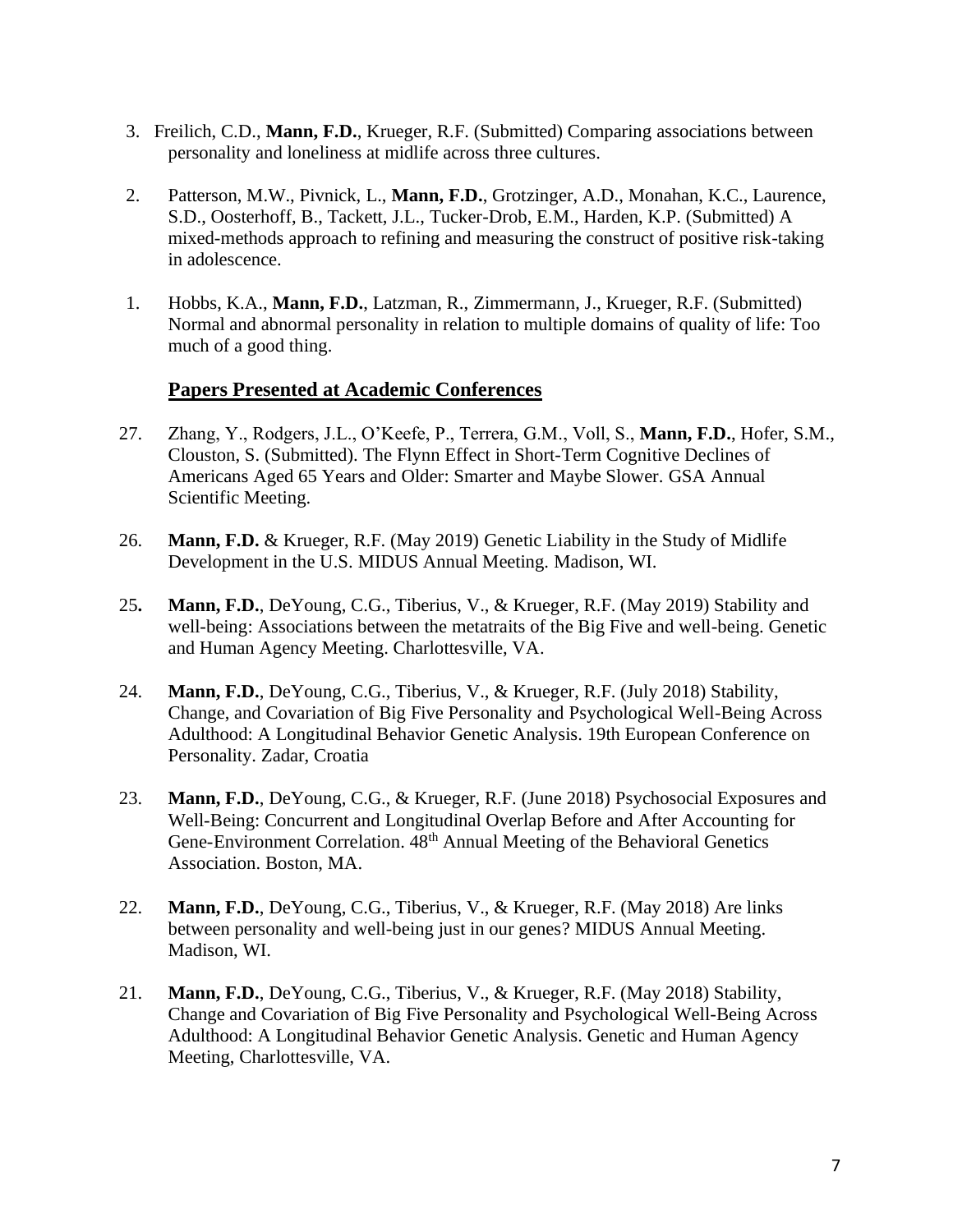- 20. Grotzinger, A.G., Briley, D., Engelhardt, L. **Mann, F.**, Patterson, M., Tackett, J., Tucker-Drob, E., & Harden, K. (April 2018) Genetic and Environmental Associations Between Hair Hormones and Self-Reported Pubertal Development. Society for Research on Adolescence Biennial Conference, Minneapolis, MN.
- 19. Patterson, M., Madole, J., **Mann, F.**, Tucker-Drob, E., & Harden, K. (April 2018) Network Analysis of Sensation Seeking, Delinquency, and Positive Risk-Taking. Society for Research on Adolescence Biennial Conference, Minneapolis, MN.
- 18. Harden, K.P., Engelhardt, L., **Mann, F.D.**, Patterson, M., Grotzinger, A., Savicki, S., Thibodeaux, M., Tackett, J., & Tucker-Drob, E.M. (May 2017) Overlapping Genetic Influences on Executive Functions, General Intelligence, and a General Factor of Psychopathology.  $46<sup>th</sup>$  Annual Meeting of the Behavioral Genetics Association, Oslo, Norway.
- 17. Harden, K.P., **Mann, F.D.**, Kretsch, N. Herzhoff, K., Tackett, J.L, & Tucker-Drob, E.M. (May 2017) Genetic Influences on Risk Preference in Adolescence: Results from a Multivariate Twin Study. 46<sup>th</sup> Annual Meeting of the Behavioral Genetics Association, Oslo, Norway.
- 16. **Mann, F.D.**, Grotzinger, A., Patterson, M.W., Tackett, J.L., Tucker-Drob, E.M., & Harden, K.P. (April 2017) Callous-unemotional traits moderate genetic and environmental variance in aggression, rule-breaking and conduct disorder: evidence for gene  $\times$  trait interactions. Society for Research on Child Development Biennial Conference, Austin, TX.
- 15. Grotzinger, A., **Mann, F.D.**, Patterson, M.W., Engelhardt, L., Tackett, J.L., Tucker-Drob, E.M., & Harden, K.P. (April 2017) Hair testosterone and externalizing behaviors: evidence for main effects and gene × testosterone interaction. Society for Research on Child Development Biennial Conference, Austin, TX.
- 14. Patterson, M.W., **Mann, F.D.**, Grotzinger, A.D., Tackett, J.L., Tucker-Drob, E.M., & Harden, K.P. (April 2017) Sex-specific pathways between sensation seeking, delinquency, and positive risk-taking in adolescence. Society for Research on Child Development Biennial Conference, Austin, TX.
- 13. Briley, D.A., Engelhardt, L.E., **Mann, F.D.**, Patterson, M.W., Grotzinger, A., Tackett, J.L., Harden, K.P., & Tucker-Drob, E.M. (April 2017) Developmental shifts in the genetic and environmental factor structure of the Big Five. Society for Personality and Social Psychology Annual Conference: Lifespan Preconference, San Antonio, TX.
- 12. Grotzinger, A., **Mann, F.D**., Patterson, M.W., Tackett J.L., Tucker-Drob, E.M., & Harden, P. (January 2017) Associations between Salivary and Hair Testosterone and Externalizing Behaviors in Adolescence. Society for Personality and Social Psychology Annual Conference: Social Neuroendocrinology Preconference, San Antonio, TX.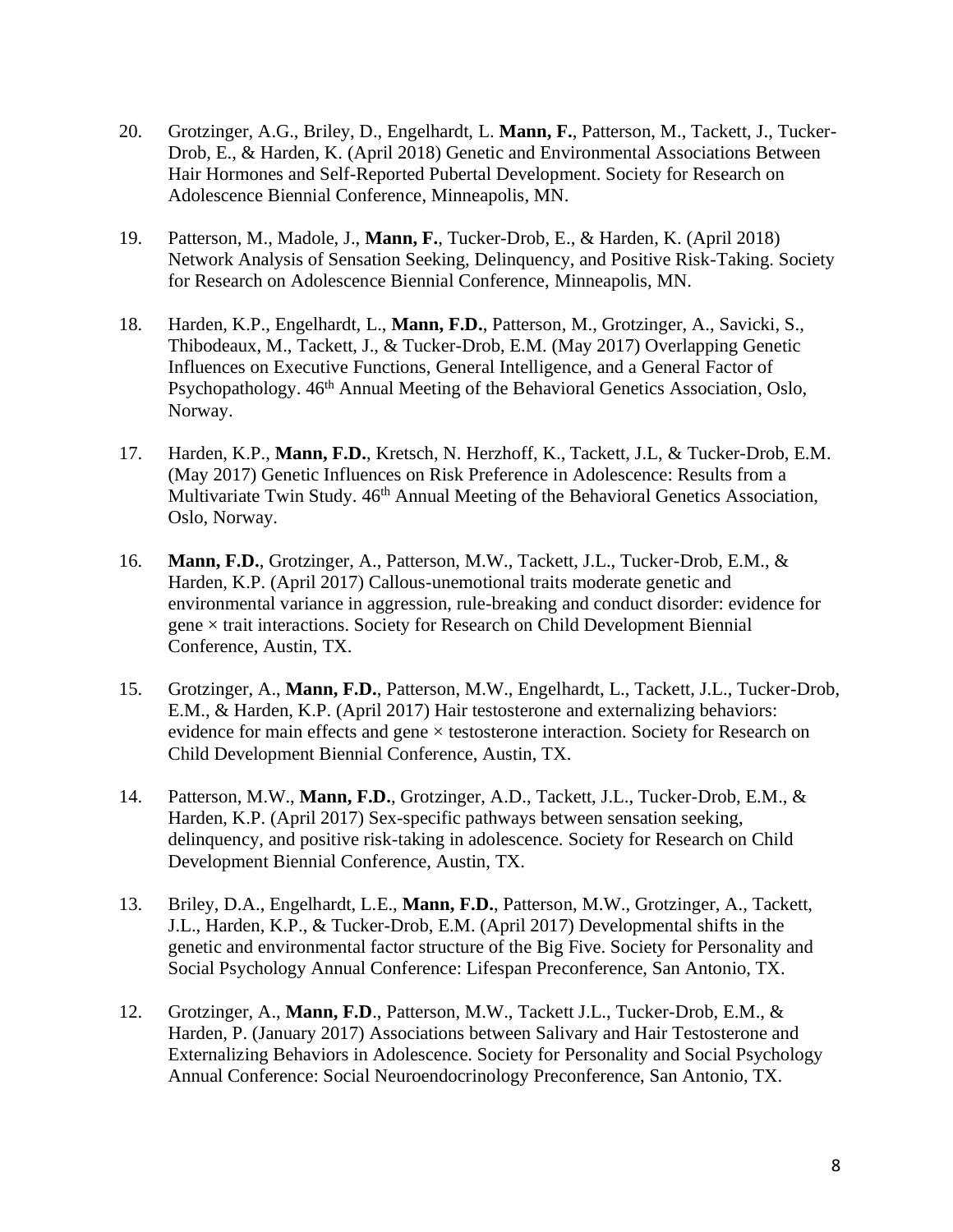- 11. Patterson, M.W., **Mann, F.D.**, Grotzinger, A.D., Tucker-Drob, E.M., & Harden, K.P. (April 2016) Developmental changes in anxiety and depression: moderation of genetic and environmental influences by age and puberty. Society for Research on Adolescence Biennial Conference, Baltimore, MD.
- 10. Grotzinger, A.D., **Mann, F.D**., Patterson, M.W., Tucker-Drob, E.M., & Harden, K.P. (April 2016) Genetic and environmental influence on the covariation between estradiol and testosterone in adolescent twins. Society for Research on Adolescence Biennial Conference, Baltimore, MD.
- 9. **Mann, F.D.**, Tucker-Drob, E.M., & Harden, K.P. (October 2015) Parenting, personality risk, and adolescent delinquency. 9<sup>th</sup> Biennial Meeting of the Society for the Study of Human Development, Austin, TX.
- 8. Briley, D.A., Engelhardt. L.E., **Mann, F.D**., Harden, K.P. & Tucker-Drob, E.M. (September 2015) Genetic and environmental structure of self-regulation: executive functioning and conscientiousness. Annual Conference for the International Society for Intelligence Research, Albuquerque, NM.
- 7. Tucker-Drob, E.M., Briley, D.A., Engelhardt, L.E., **Mann, F.M.**, Patterson, M.W., & Harden, K.P. (June 2015) Biometric analysis of chronic cortisol in a socioeconomically diverse twin sample.  $45<sup>th</sup>$  Annual Meeting of the Behavioral Genetics Association, San Diego, CA.
- 6. Patterson, M., **Mann, F.**, Tucker-Drob, E., & Harden, K. (June 2015) Multivariate analysis of genetic and environmental influences on parenting in adolescence.  $45<sup>th</sup>$ Annual Meeting of the Behavioral Genetics Association, San Diego, CA.
- 5. Tucker-Drob, E., Briley, D., Engelhardt, L., Patterson, M., **Mann, F.D.**, & Harden K. (June 2015) Biometric analysis of chronic cortisol in a socioeconomically diverse twin sample. 45<sup>th</sup> Annual Meeting of the Behavioral Genetics Association, San Diego, CA.
- 4. **Mann, F.D.**, Patterson, M.W., Martin, N.G., Tucker-Drob, E.M., & Harden, K.P. (June 2015) Trait endophenotypes for antisocial behavior: evidence for novelty seeking and impulsive trait across two independent samples.  $45<sup>th</sup>$  Annual Meeting of the Behavioral Genetics Association, San Diego, CA.
- 3. **Mann, F.D.**, Tucker-Drob, E.M., & Harden, K.P. (March 2015) Genetic and environmental pathways to adolescent delinquency: sensation seeking, peer deviance and parental monitoring. Society for Research on Child Development Biennial Conference, Philadelphia, PA.
- 2. **Mann, F.D.**, Tucker-Drob, E., & Harden, K. (June 2014) The genetics of personality and callous-unemotional traits. 44th Annual Meeting of the Behavioral Genetics Association, Charlottesville, VA.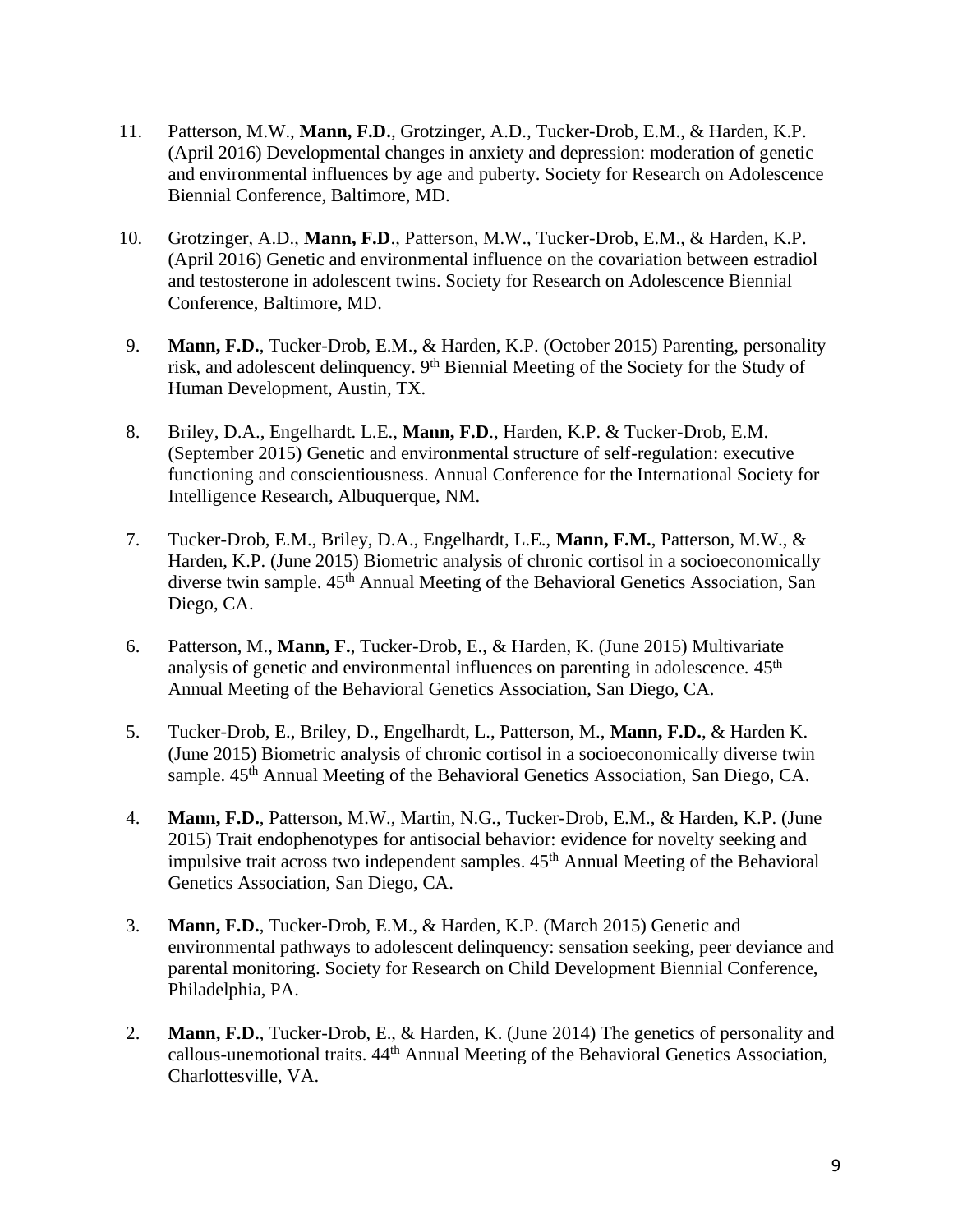1. Engelhardt, L.E., Briley, D.A., **Mann, F.D.**, & Tucker-Drob, E.M. (September 2014) Genetic and environmental structure of executive functions in childhood. 44<sup>th</sup> Annual Meeting of the Behavioral Genetics Association, Charlottesville, VA.

**Posters Presented at Academic Conferences** (asterisks indicate student advisee)

- 11. Wanström, L.A., O'Keefe, P., Clouston, S., **Mann, F.D.**, Terrera, G.M., Voll S., Hofer, S., Rodgers, J.L. (Submitted). It Runs in the Family: Testing for a Family Flynn Effect, With Links to Middle-Aged Maternal Health Outcomes. GSA Annual Scientific Meeting
- 10. \*Goktas, O.S., Ong, A., **Mann, F.D.** (Under Review for May 2022) Is a Polygenic Score for Educational Attainment a Marker of Vantage Sensitivity in Getting Amplified Sleep Benefits from Positive Affect? American Psychological Society Annual Convention. Chicago, IL.
- 9. \*Hobbs, K.A., **Mann, F.D.**, Latzman, R.D., Zimmerman, J., & Krueger, R.F. (March 2021) Personal Domains Across the Continua in Relation to Quality of Life. Society for Personality Assessment Virtual Convention.
- 8. **Mann. F.D.,** Wyckoff, J., Tackett, J.L., Tucker-Drob, E.M., & Harden, K.P. (April 2018) Physical, Verbal and Relational Aggression in Adolescence: Testing an Evolutionary Hypothesis of Sex Differences. Society for Research on Adolescence Biennial Conference, Minneapolis, MN.
- 7. \*Freis, S.M., **Mann, F.D.**, Tackett, J.L., Tucker-Drob, E.M., & Harden, K.P. (April 2017) Correlations between substance use and sexual risk-taking in adolescence: a behavior genetic analysis. Society for Research on Child Development Biennial Conference, Austin, TX.
- 6. \*Curtis, H.E., **Mann, F.D.**, Patterson, M.W., Kretsch, N., Briley, D.A., Engelhardt, L.E., Cheung, A.K., Tucker-Drob, E.M., & Harden, K.P. (May 2015) Personality and sexual initiation in adolescence. Association for Psychological Science  $27<sup>th</sup>$  Annual Convention, New York, NY.
- 5. \*Curtis, H.E., Briley, D.A., Cheung, A.K., Engelhardt, L.E., Kretsch, N., **Mann, F.D.**, Patterson, M.W., Tackett, J.L., Harden, K.P., & Tucker-Drob, E.M. (May 2015) Child genetic effects on parent educational expectations increase with age: evidence for geneenvironment correlation. Association for Psychological Science  $27<sup>th</sup>$  Annual Convention, New York, NY.
- 4. Patterson, M.W., **Mann, F.D.**, Tucker-Drob, E.M., & Harden, K.P. (March 2015) Differential pathways between drinking motives, peer deviance and alcohol use outcomes. Society for Research on Child Development Biennial Conference, Philadelphia, PA.
- 3. Engelhardt, L.E., Briley, D.A., **Mann, F.D.**, Churchland J.A., Harden, K.P., & Tucker-Drob, E.M. (September 2014) The unity and diversity framework of executive functions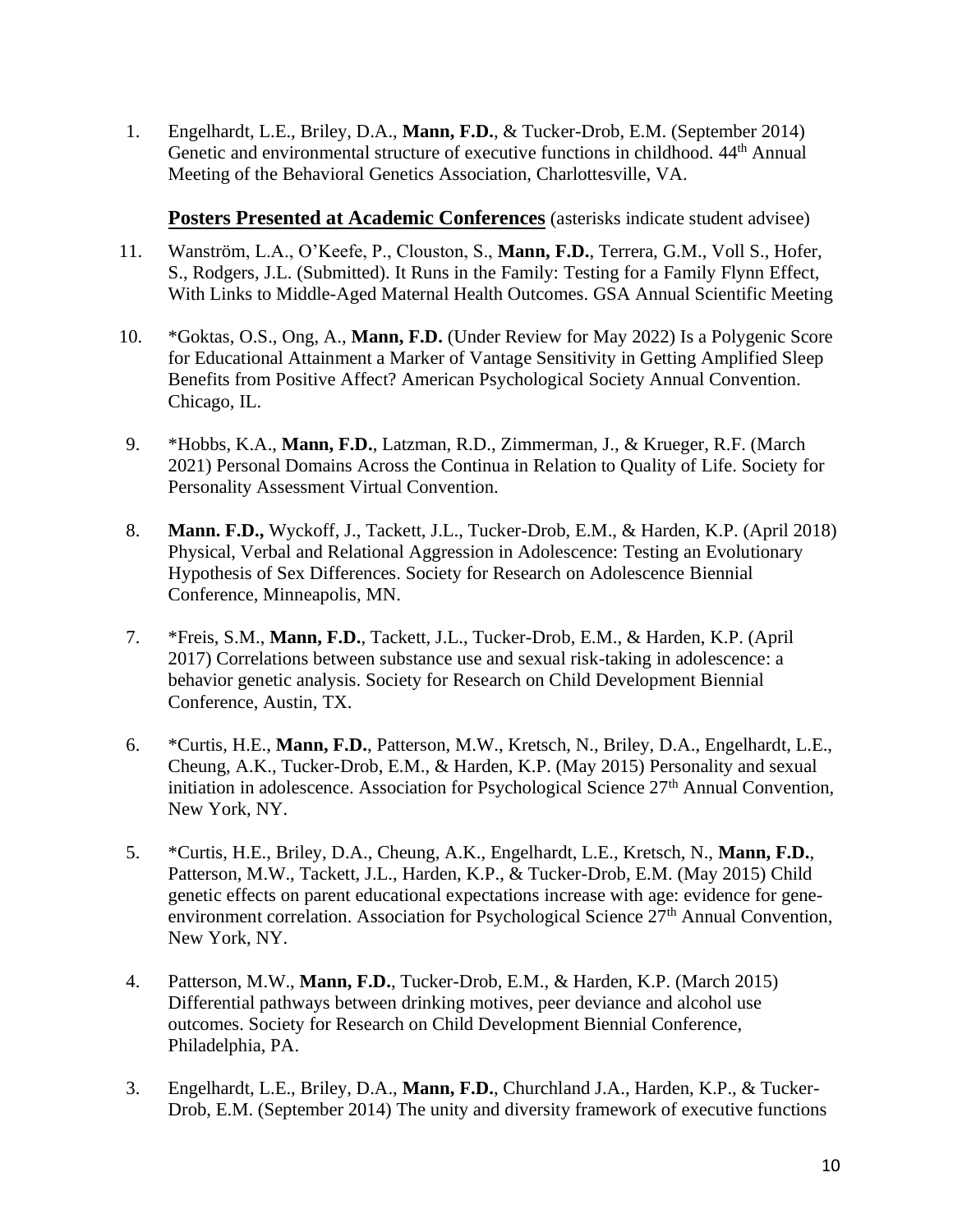in childhood. The International Congress for Integrative Developmental Cognitive Neuroscience, Hollywood, CA.

- 2. **Mann, F.D.**, Tucker-Drob, E.M., & Harden, K.P. (March 2014) Trait-environment interactions predict adolescent delinquency: sensation seeking, peer deviance and parental monitoring. Society for Research on Adolescence Biennial Conference, Austin, TX.
- 1. **Mann, F.D.**, Davies, P.T., & Sturge-Apple, M.L. (March 2013) Individual differences in preschool children's sAA reactivity: child and family precursors*.* Society for Research on Child Development Biennial Conference, Seattle, WA.

# **HONORS & AWARDS**

| <b>Early Career Research Award</b>                                  | 2021             |
|---------------------------------------------------------------------|------------------|
| International Society for the Study of Individual Differences       |                  |
| <b>Graduate School Continuing Fellowship</b>                        | 2015             |
| Department of Psychology, University of Texas – Austin, TX          |                  |
| <b>Professional Development Travel Award</b>                        | 2015             |
| Department of Psychology, University of Texas - Austin, TX          |                  |
| <b>Professional Development Travel Award</b>                        | 2014             |
| Department of Psychology, University of Texas – Austin, TX          |                  |
| <b>Magna Cum Laude in Psychology</b>                                | 2010             |
| Department of Psychology, SUNY College at Brockport - Brockport, NY |                  |
| <b>EDITORIAL WORK</b>                                               |                  |
| <b>Member of Editorial Board</b>                                    |                  |
| Personality and Individual Differences                              | $2019$ – Present |
| Journal of Research in Personality                                  | $2020$ – Present |
| <b>Ad hoc Reviewer</b>                                              |                  |
| <b>Behavioral Sciences</b>                                          | 2019             |
| <b>British Journal of Educational Psychology</b>                    | $2019 - 2020$    |
| <b>British Journal of Psychology</b>                                | 2020             |
| <b>Child Development</b>                                            | $2016 - 2020$    |
| <b>Clinical Psychological Science</b>                               | 2020             |
| Development and Psychopathology                                     | 2020             |
| Developmental Psychology                                            | $2017 - 2019$    |
| Emotion                                                             | 2018             |
| European Journal of Developmental Psychology                        | 2014             |
| <b>Evolutionary Psychological Science</b>                           | 2018             |
| <b>Evolution and Human Behavior</b>                                 | 2017             |